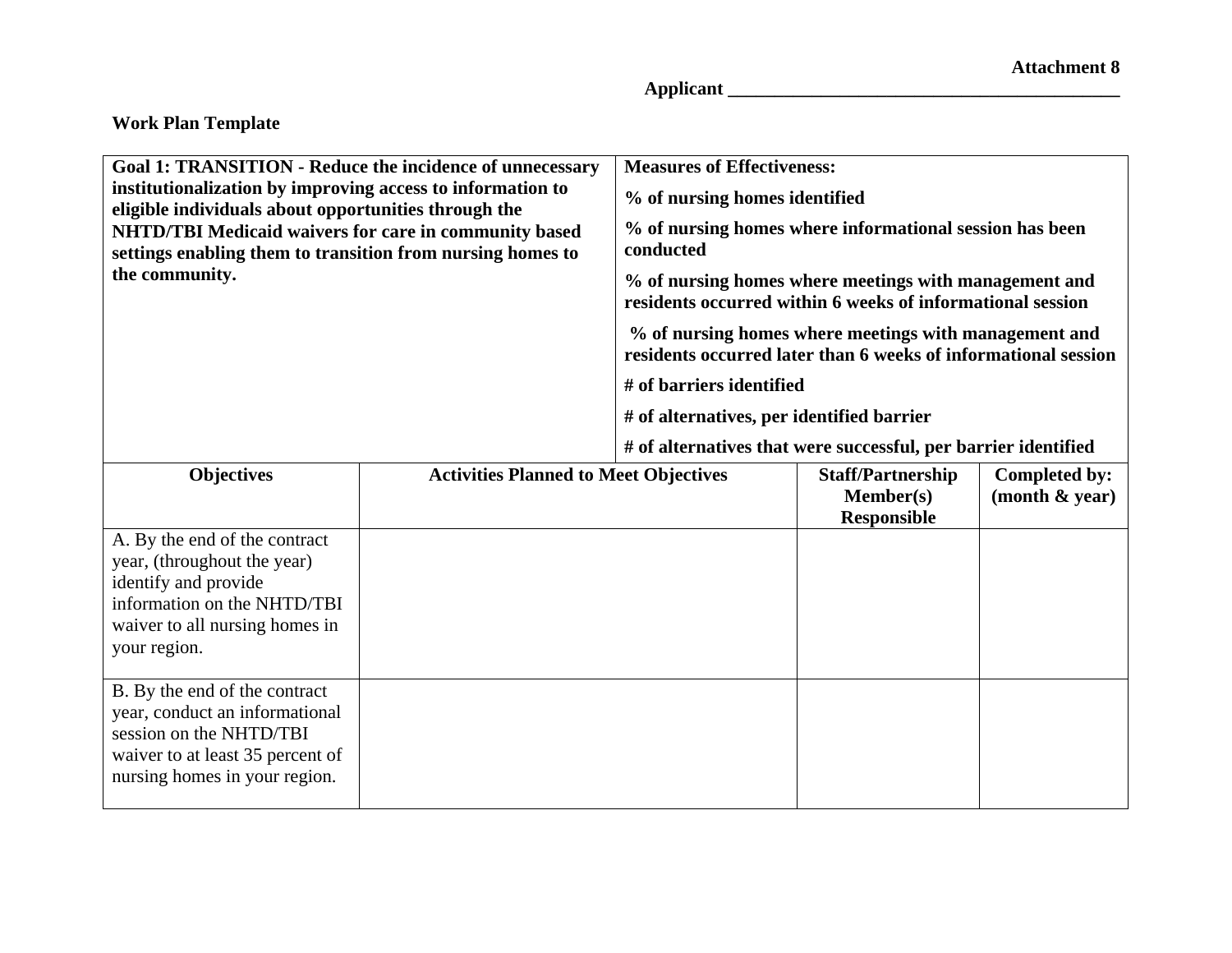| C. Within 6 weeks of an<br>informational session, meet<br>with management<br>representatives and resident<br>groups to explain waiver<br>eligibility and describe waiver<br>services to at least 50 percent<br>of the nursing homes where an<br>informational session has been |  |  |
|--------------------------------------------------------------------------------------------------------------------------------------------------------------------------------------------------------------------------------------------------------------------------------|--|--|
| conducted.                                                                                                                                                                                                                                                                     |  |  |
| D. Within one month of<br>meeting with management<br>representatives and resident<br>groups at nursing homes,<br>identify barriers to community<br>transition.                                                                                                                 |  |  |
| E. Within one month of<br>identifying barriers at nursing<br>homes, develop and implement<br>strategies for overcoming each<br>barrier.                                                                                                                                        |  |  |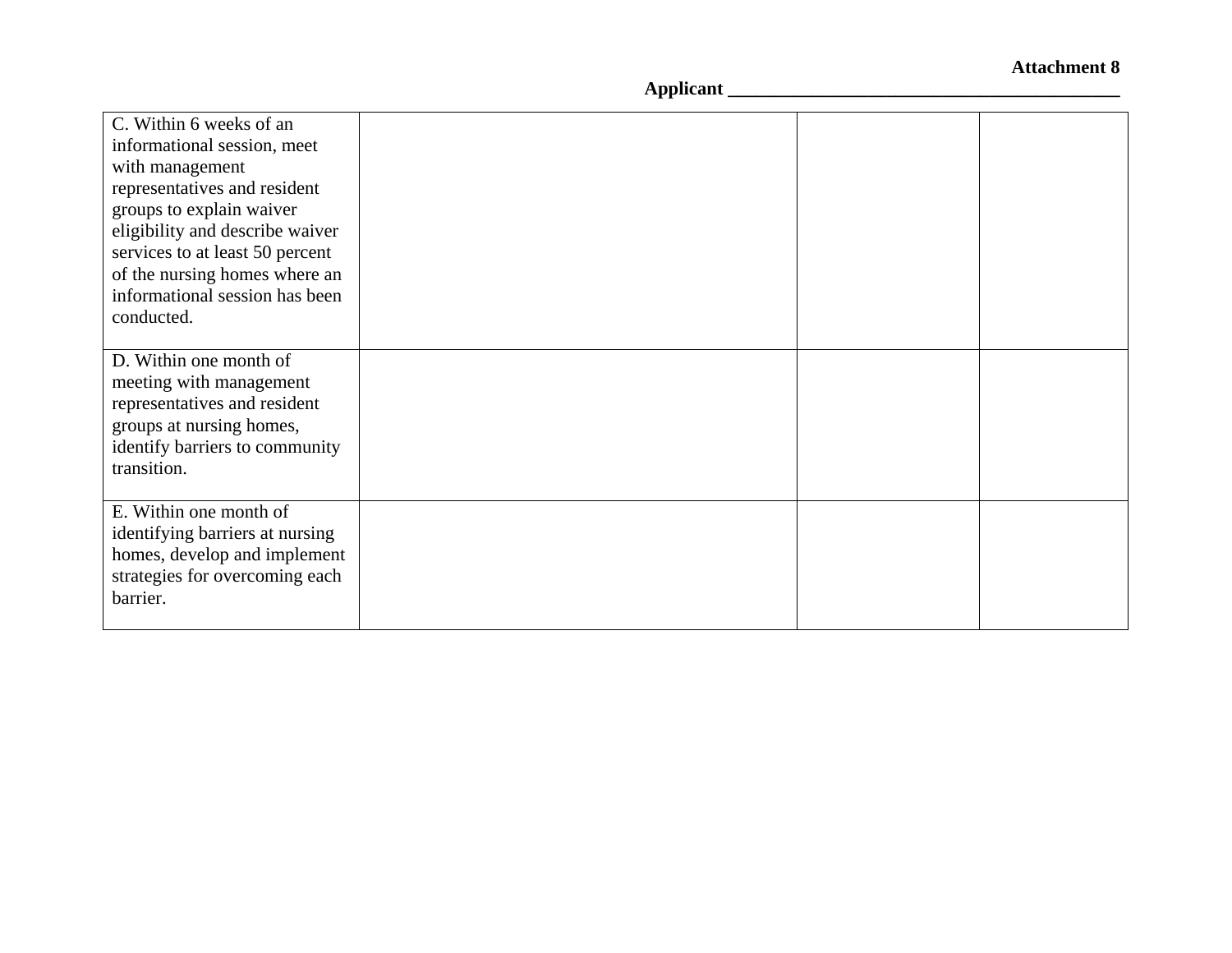**Applicant \_\_\_\_\_\_\_\_\_\_\_\_\_\_\_\_\_\_\_\_\_\_\_\_\_\_\_\_\_\_\_\_\_\_\_\_\_\_\_\_\_\_** 

| <b>Goal 2: DIVERSION - Reduce the incidence of unnecessary</b>                                                                                                               | <b>Measures of Effectiveness:</b>                                                                                       |
|------------------------------------------------------------------------------------------------------------------------------------------------------------------------------|-------------------------------------------------------------------------------------------------------------------------|
| institutionalization by improving access to information for<br>eligible individuals about opportunities through the<br>NHTD/TBI Medicaid waivers for care in community based | % of entities serving people with traumatic brain injuries<br>where outreach has been conducted                         |
| settings allowing them to remain in their homes.                                                                                                                             | % of entities serving people with physical disabilities where<br>outreach has been conducted                            |
|                                                                                                                                                                              | % of entities serving seniors where outreach has been<br>conducted                                                      |
|                                                                                                                                                                              | % of entities serving people with traumatic brain injuries<br>where meetings have occurred                              |
|                                                                                                                                                                              | % of counties where a meeting has occurred with a minimum<br>of 2 entities serving people with traumatic brain injuries |
|                                                                                                                                                                              | % of entities serving people with disabilities where meetings<br>have occurred                                          |
|                                                                                                                                                                              | % of counties where a meeting has occurred with a minimum<br>of 2 entities serving people with disabilities             |
|                                                                                                                                                                              | % of entities serving seniors where meetings have occurred                                                              |
|                                                                                                                                                                              | % of counties where a meeting has occurred with a minimum<br>of 2 entities serving seniors                              |
|                                                                                                                                                                              | # of barriers identified                                                                                                |
|                                                                                                                                                                              | # of alternatives, per barrier identified                                                                               |
|                                                                                                                                                                              | # of alternatives that were successful, per barrier identified                                                          |
|                                                                                                                                                                              |                                                                                                                         |
|                                                                                                                                                                              |                                                                                                                         |
|                                                                                                                                                                              |                                                                                                                         |
|                                                                                                                                                                              |                                                                                                                         |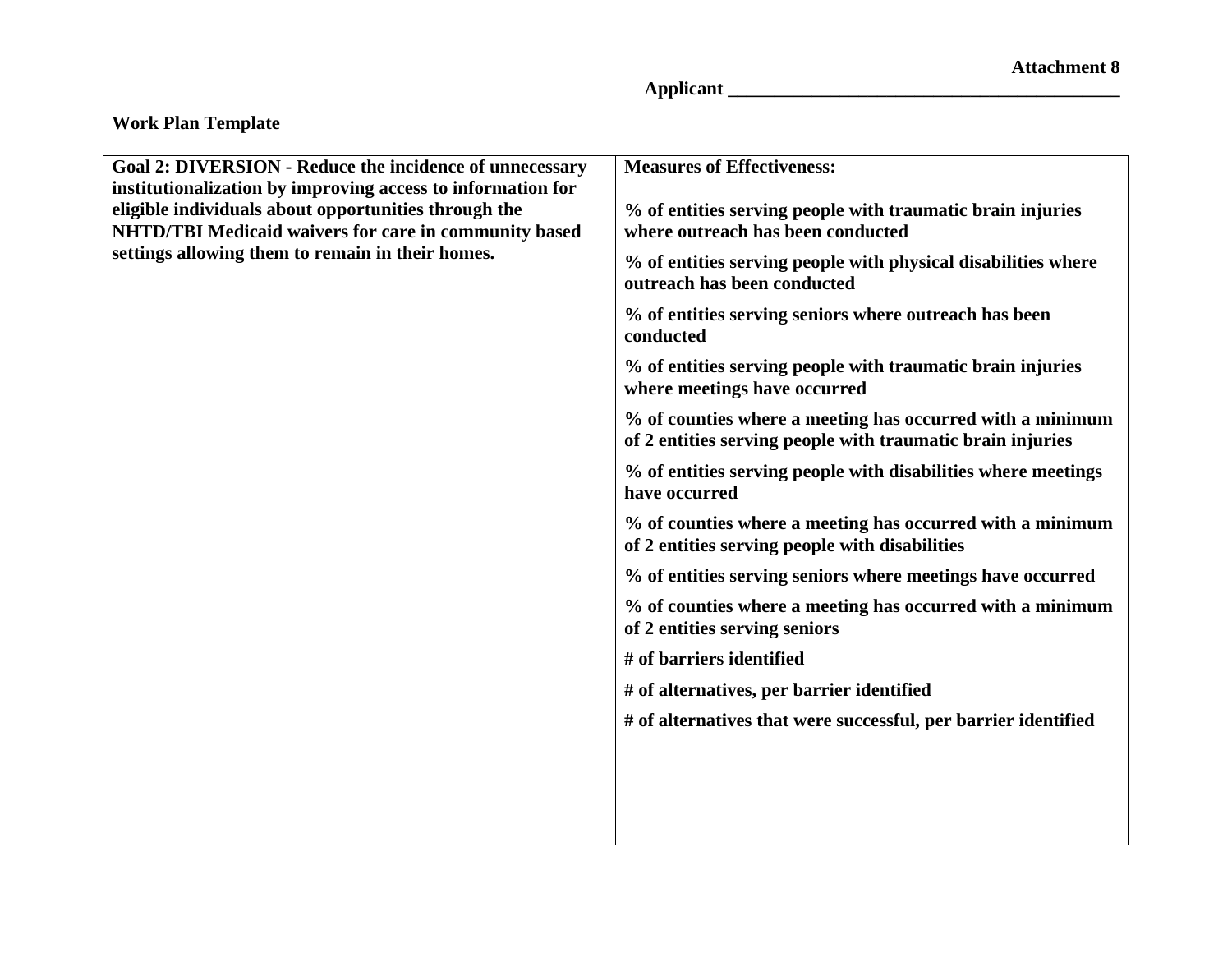| <b>Objectives</b>                                                                                                                                                                                                                                                         | <b>Activities Planned to Meet Objectives</b> | <b>Staff/Partnership</b><br><b>Member(s)</b> | Completed by:<br>(month & year) |
|---------------------------------------------------------------------------------------------------------------------------------------------------------------------------------------------------------------------------------------------------------------------------|----------------------------------------------|----------------------------------------------|---------------------------------|
| A. By the end of the contract<br>year, identify and conduct<br>outreach to all community<br>based entities serving people<br>with traumatic brain injuries in<br>your region.<br>B. By the end of the contract<br>year, identify and conduct<br>outreach to all community |                                              | <b>Responsible</b>                           |                                 |
| based entities serving seniors in<br>your region.                                                                                                                                                                                                                         |                                              |                                              |                                 |
| C. By the end of the contract<br>year, identify and conduct<br>outreach to all community<br>based entities serving people<br>with physical disabilities in<br>your region.                                                                                                |                                              |                                              |                                 |
| D. By the end of the contract<br>year, meet with at least 30<br>percent of all identified<br>community based entities, or a<br>minimum of 3 per county,<br>serving people with traumatic<br>brain injuries in your region.                                                |                                              |                                              |                                 |
| E. By the end of the contract<br>year, meet with at least 30<br>percent of all identified<br>community based entities, or a<br>minimum of 3 per county,                                                                                                                   |                                              |                                              |                                 |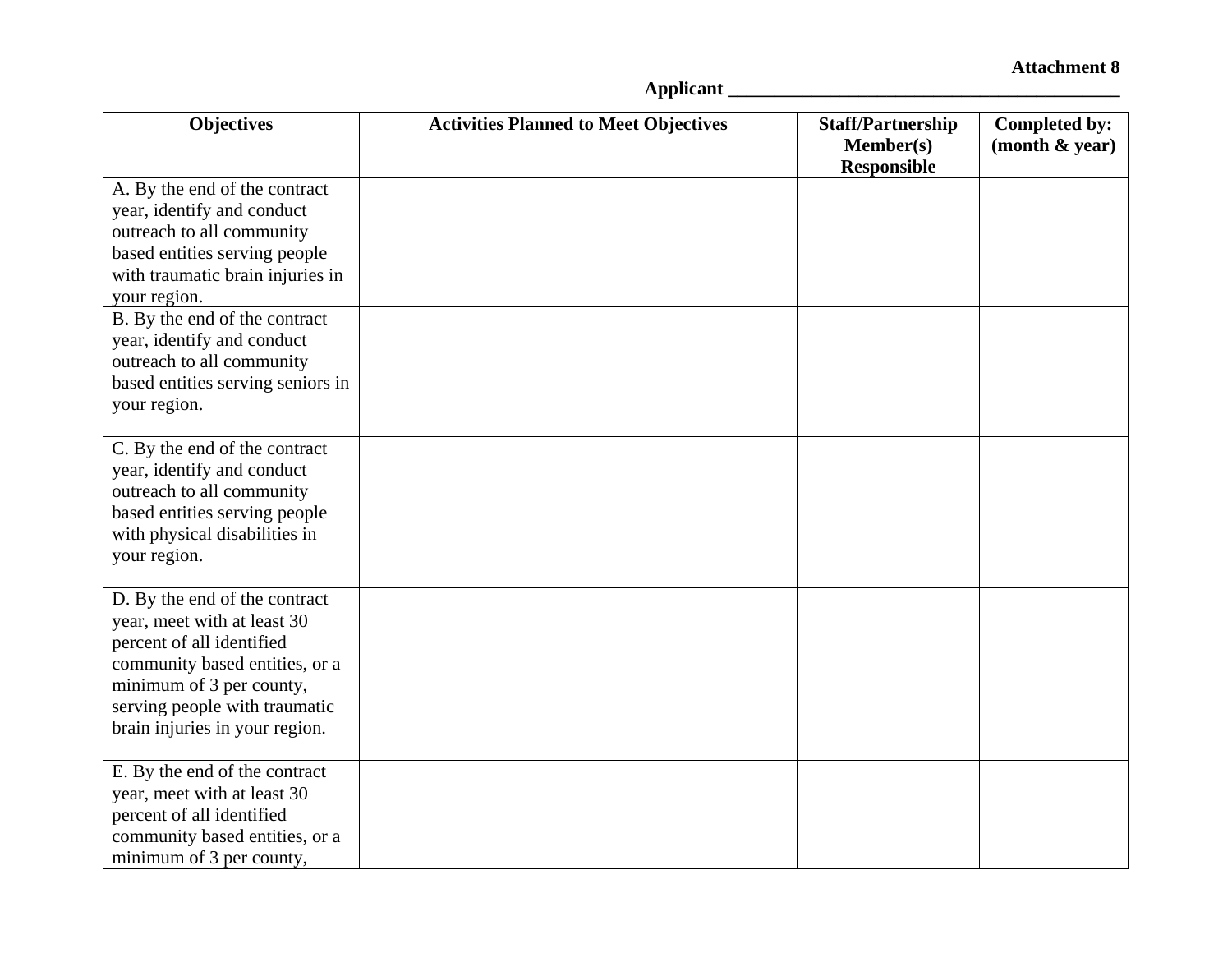| serving people with physical       |  |  |
|------------------------------------|--|--|
| disabilities in your region.       |  |  |
|                                    |  |  |
|                                    |  |  |
| F. By the end of the contract      |  |  |
| year, meet with at least 30        |  |  |
| percent of all identified          |  |  |
| community based entities, or a     |  |  |
| minimum of 3 per county,           |  |  |
| serving seniors in your region.    |  |  |
| G. Within one month of             |  |  |
| meeting with a community           |  |  |
| based entity, identify barriers to |  |  |
| diverting nursing placement.       |  |  |
|                                    |  |  |
| H. Within one month of             |  |  |
| identifying barriers from          |  |  |
| community based entities,          |  |  |
| develop and implement              |  |  |
| strategies for overcoming each     |  |  |
| barrier.                           |  |  |
|                                    |  |  |
|                                    |  |  |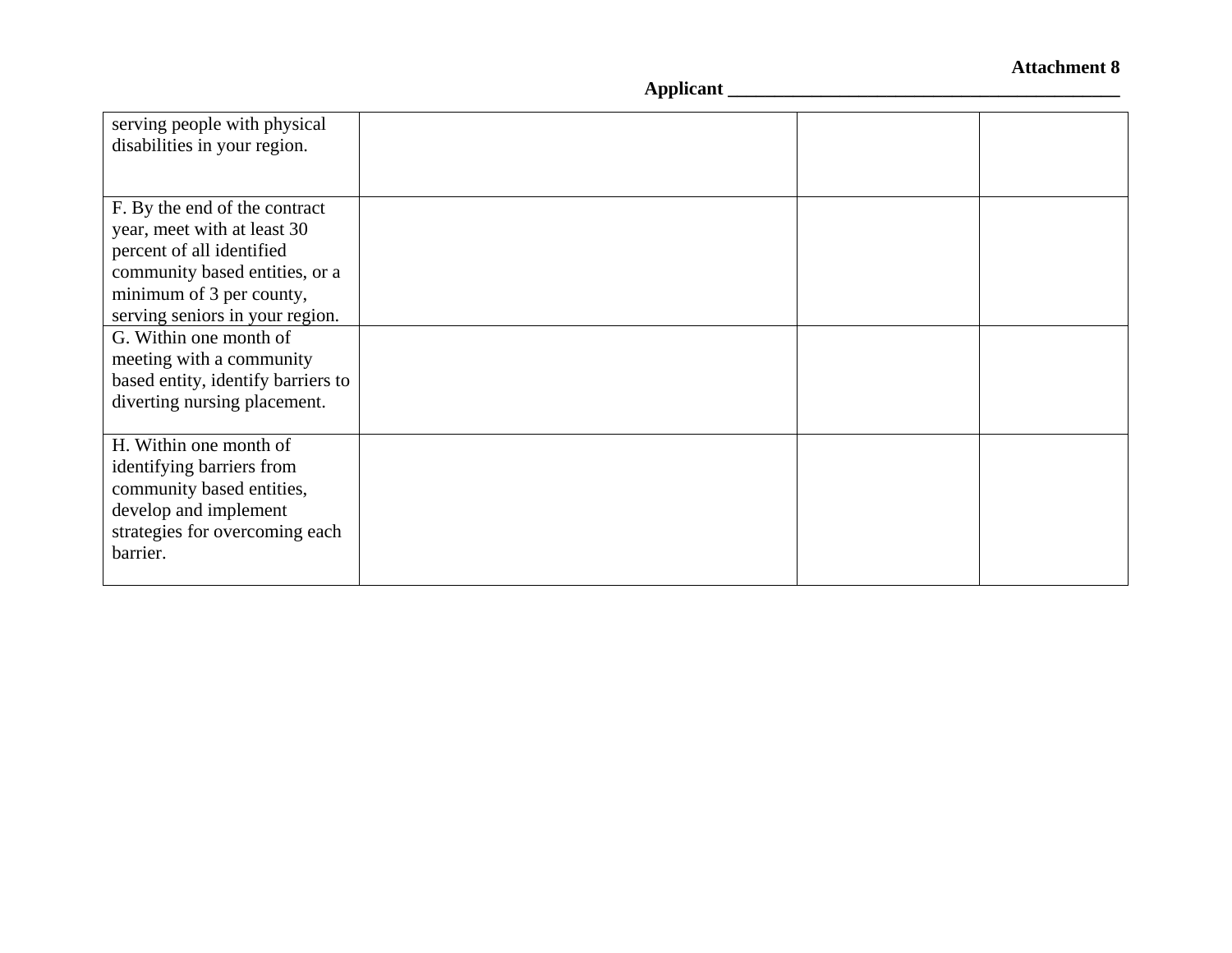| <b>Goal 3: REPATRIATION - Reduce the incidence of</b><br>individuals residing in out-of-state nursing facilities by<br>improving access to information to eligible individuals about<br>opportunities through the NHTD/TBI Medicaid waivers for<br>care in New York State community based settings. |                                              | <b>Measures of Effectiveness:</b><br># of collaborations with other RRDC<br># of collaborations with DOH resources<br># of informational sessions conducted<br># of potential applicants identified who may meet NHTD<br>eligibility requirements<br># of out of state residents who have returned to New York to<br>be a waiver participant |                                                                    |                                        |
|-----------------------------------------------------------------------------------------------------------------------------------------------------------------------------------------------------------------------------------------------------------------------------------------------------|----------------------------------------------|----------------------------------------------------------------------------------------------------------------------------------------------------------------------------------------------------------------------------------------------------------------------------------------------------------------------------------------------|--------------------------------------------------------------------|----------------------------------------|
| <b>Objectives</b>                                                                                                                                                                                                                                                                                   | <b>Activities Planned to Meet Objectives</b> |                                                                                                                                                                                                                                                                                                                                              | <b>Staff/Partnership</b><br><b>Member(s)</b><br><b>Responsible</b> | <b>Completed by:</b><br>(month & year) |
| A. By the end of the contract<br>year, collaborate with RRDC<br>staff in other regions and DOH<br>resources to contact all out of<br>state institutions where<br>potential applicants, who are<br>New York State residents with<br>traumatic brain injuries, are<br>residing.                       |                                              |                                                                                                                                                                                                                                                                                                                                              |                                                                    |                                        |
| B. By the end of the contract<br>year, collaborate with RRDC<br>staff in other regions and DOH<br>resources to contact all out of<br>state institutions where<br>potential applicants, who are                                                                                                      |                                              |                                                                                                                                                                                                                                                                                                                                              |                                                                    |                                        |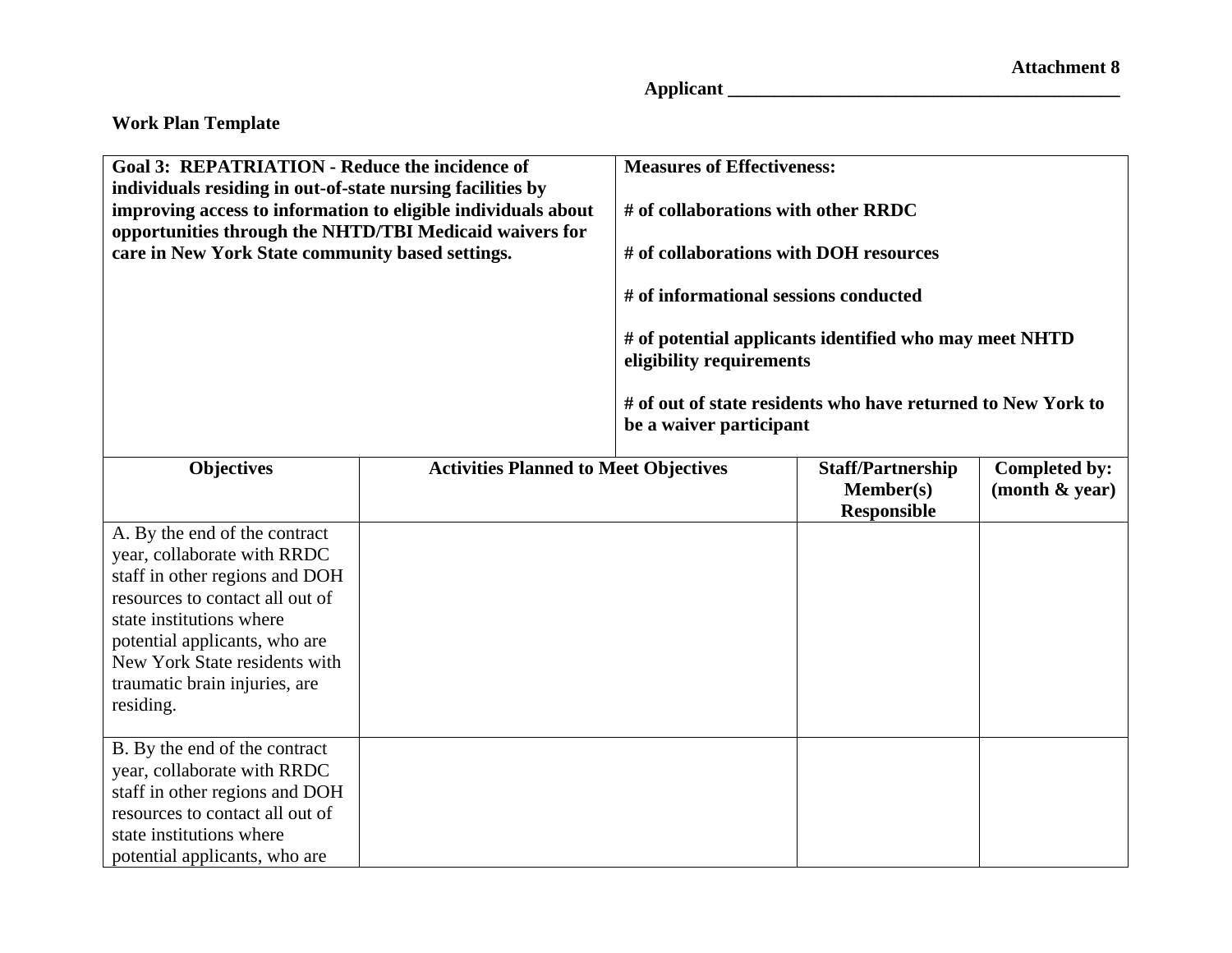| New York State residents with<br>physical disabilities, are<br>residing.                                                                                                                                                                                                                              |  |  |
|-------------------------------------------------------------------------------------------------------------------------------------------------------------------------------------------------------------------------------------------------------------------------------------------------------|--|--|
| C. By the end of the contract<br>year, collaborate with RRDC<br>staff in other regions and DOH<br>resources to contact all out of<br>state institutions where<br>potential applicants, who are<br>seniors and New York State<br>residents, are residing.                                              |  |  |
| D. By the end of the contract<br>year, collaborate with RRDC<br>staff in other regions to conduct<br>informational sessions on the<br>NHTD/TBI waivers to at least<br>35 percent of out of state<br>institutions, where there are a<br>significant number of potential<br>applicants for the waivers. |  |  |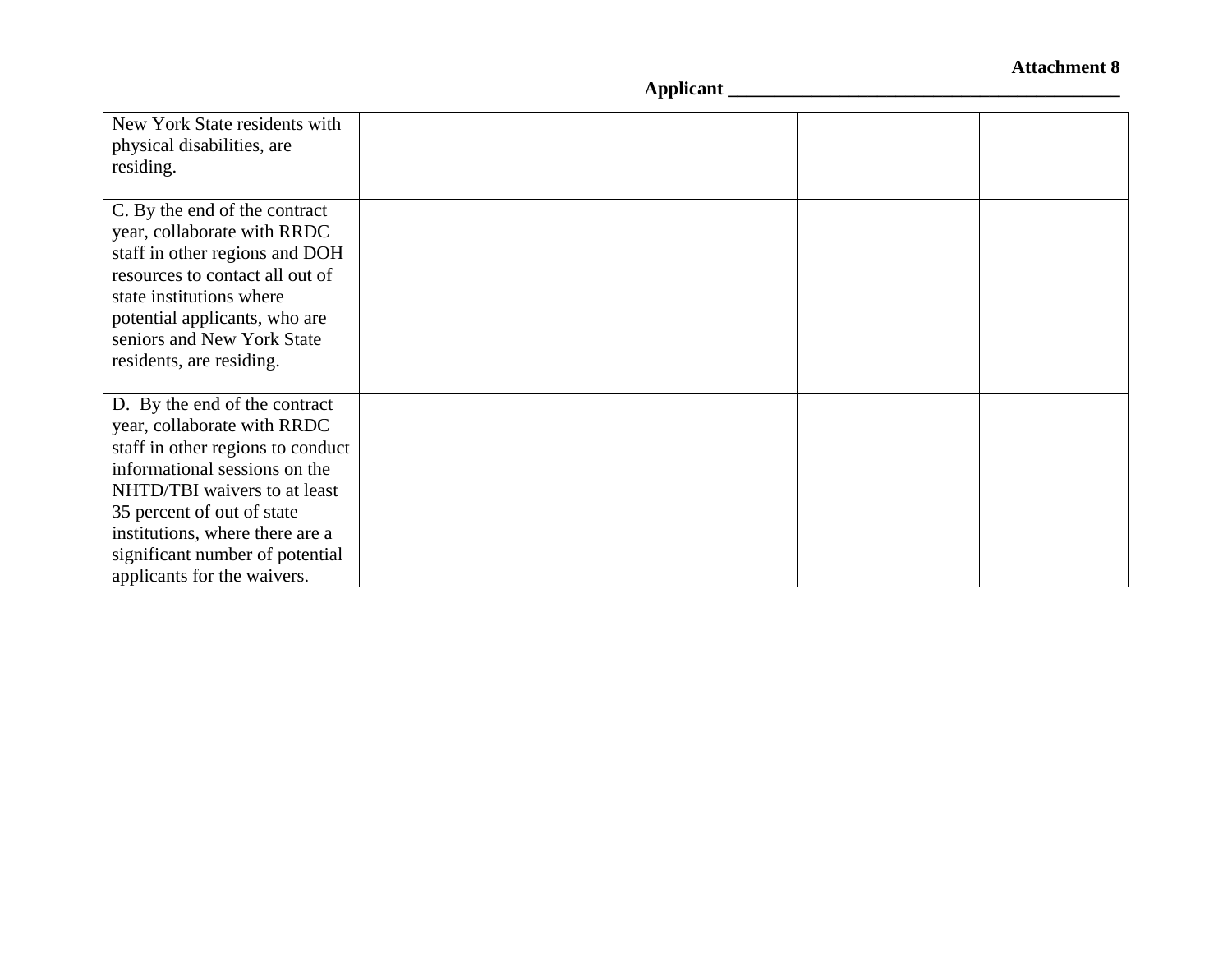| Goal 4: Maximize enrollment and training of waiver service                             |                                              | <b>Measures of Effectiveness:</b>                                            |                                                                                                         |                                           |
|----------------------------------------------------------------------------------------|----------------------------------------------|------------------------------------------------------------------------------|---------------------------------------------------------------------------------------------------------|-------------------------------------------|
| providers to ensure sufficient participant choice in accessing<br>the waiver services. |                                              | # of identified waiver service providers, per service, per<br>county         |                                                                                                         |                                           |
|                                                                                        |                                              |                                                                              | # of application packets submitted for each waiver service                                              |                                           |
|                                                                                        |                                              |                                                                              | # of waiver service providers in hard to service areas                                                  |                                           |
|                                                                                        |                                              | complex medical conditions, per county                                       | # of waiver service providers able to serve participants with                                           |                                           |
|                                                                                        |                                              | approved curricula                                                           | % of approved providers that have been trained on DOH                                                   |                                           |
|                                                                                        |                                              |                                                                              | % of providers who attend at least 8 provider meetings                                                  |                                           |
|                                                                                        |                                              |                                                                              | # of waiver service providers who have been provided<br>technical assistance on policies and procedures |                                           |
|                                                                                        |                                              | % of providers with no deficiencies around waiver policies<br>and procedures |                                                                                                         |                                           |
|                                                                                        |                                              | # barriers identified                                                        |                                                                                                         |                                           |
|                                                                                        |                                              | # of alternatives, per barrier identified                                    |                                                                                                         |                                           |
|                                                                                        |                                              |                                                                              | # of alternatives that were successful, per barrier identified                                          |                                           |
| <b>Objectives</b>                                                                      | <b>Activities Planned to Meet Objectives</b> |                                                                              | <b>Staff/Partnership</b><br>Member(s)<br><b>Responsible</b>                                             | <b>Completed by:</b><br>(month $\&$ year) |
| A. Throughout the contract                                                             |                                              |                                                                              |                                                                                                         |                                           |
| year, develop and implement an                                                         |                                              |                                                                              |                                                                                                         |                                           |
| outreach plan to identify                                                              |                                              |                                                                              |                                                                                                         |                                           |
| available providers for each of                                                        |                                              |                                                                              |                                                                                                         |                                           |
| the waiver services to ensure                                                          |                                              |                                                                              |                                                                                                         |                                           |
| participant choice in each                                                             |                                              |                                                                              |                                                                                                         |                                           |
| county within the region.                                                              |                                              |                                                                              |                                                                                                         |                                           |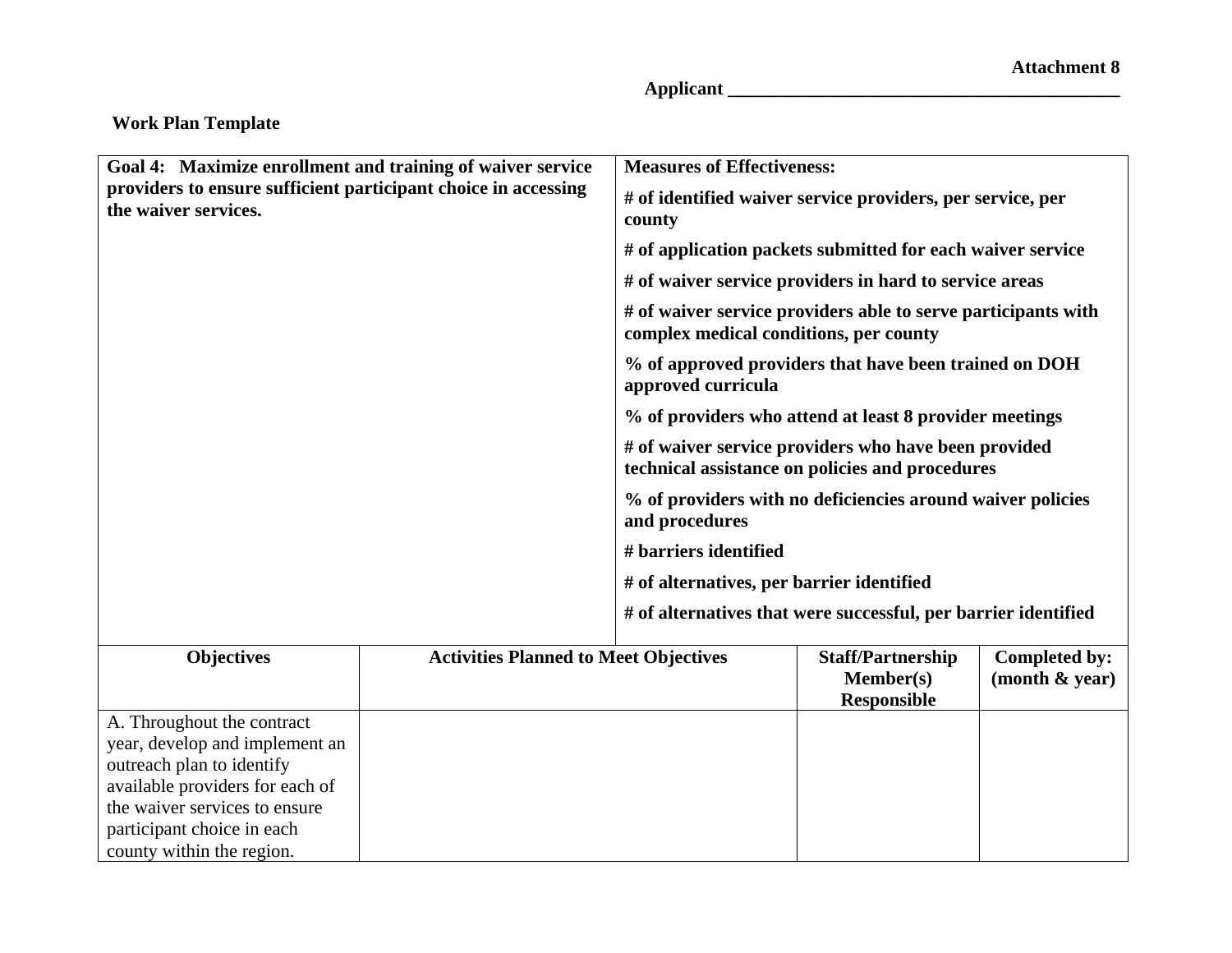| B. Throughout the contract year<br>recruit and submit at least 5<br>application packets for<br>providers for each of the waiver<br>services, to ensure participant<br>choice and sufficient provider<br>capacity. |  |  |
|-------------------------------------------------------------------------------------------------------------------------------------------------------------------------------------------------------------------|--|--|
| C. Throughout the contract<br>year, recruit and retain at least 3<br>service providers in hard to<br>reach areas.                                                                                                 |  |  |
| D. Throughout the contract<br>year, recruit and retain at least 3<br>service providers, per county,<br>capable of serving individuals<br>with complex or unusual<br>medical conditions.                           |  |  |
| E. Throughout the contract<br>year, all approved waiver<br>service providers will be trained<br>within 30 days of enrollment<br>according to DOH approved<br>curricula.                                           |  |  |
| F. Throughout the contract<br>year, all approved waiver<br>service providers will attend at<br>least 12 provider meetings.                                                                                        |  |  |
| G. Throughout the contract<br>year, provide technical<br>assistance and support to new<br>and approved service providers                                                                                          |  |  |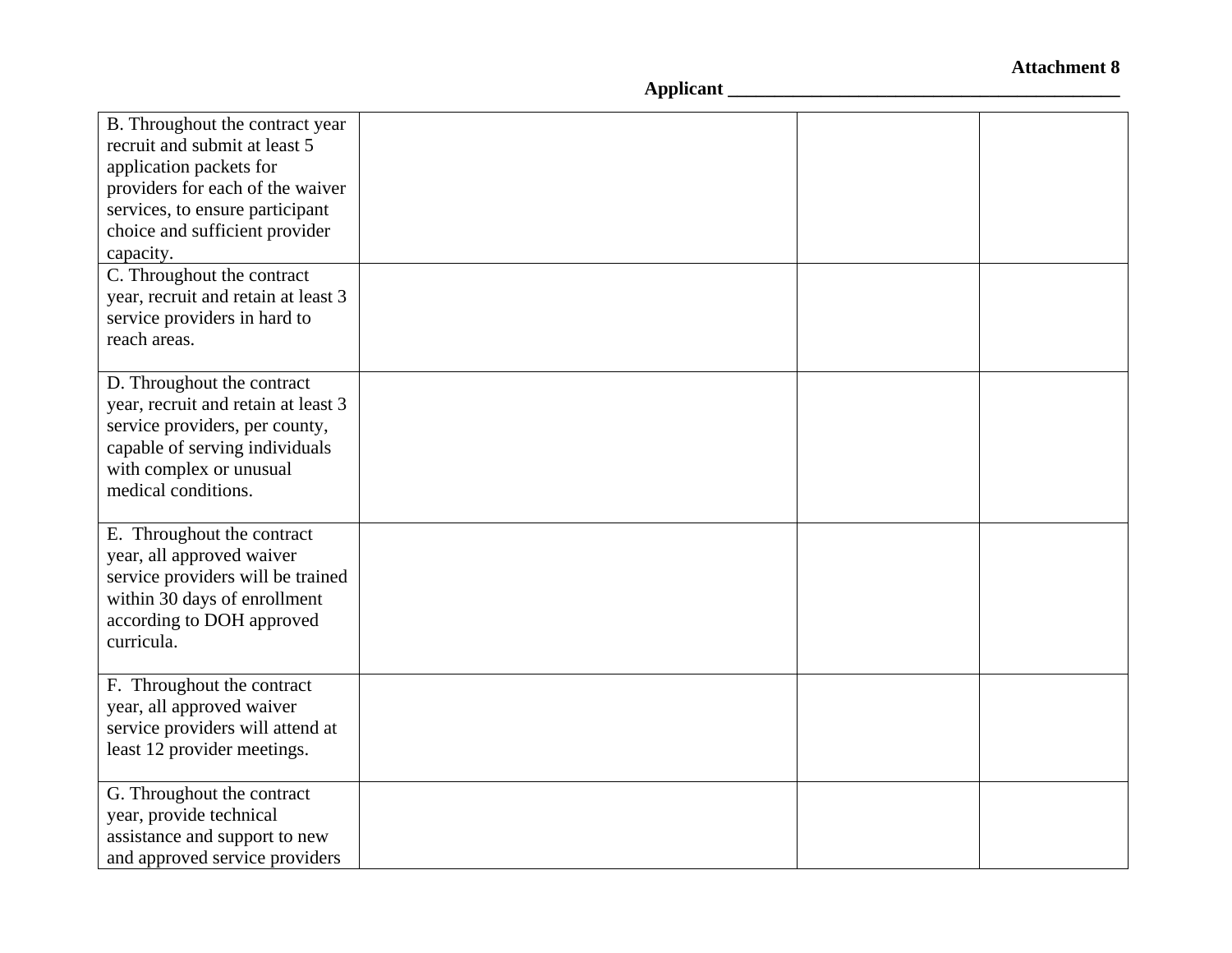| on NHTD/TBI waiver policies     |  |  |
|---------------------------------|--|--|
| and procedures.                 |  |  |
|                                 |  |  |
| H. By the end of each quarter,  |  |  |
| identify barriers related to    |  |  |
| maximizing provider enrollment  |  |  |
| and training.                   |  |  |
|                                 |  |  |
| I. By the end of each quarter,  |  |  |
| develop and implement           |  |  |
| alternatives to experienced     |  |  |
| barriers to maximizing provider |  |  |
| enrollment and training.        |  |  |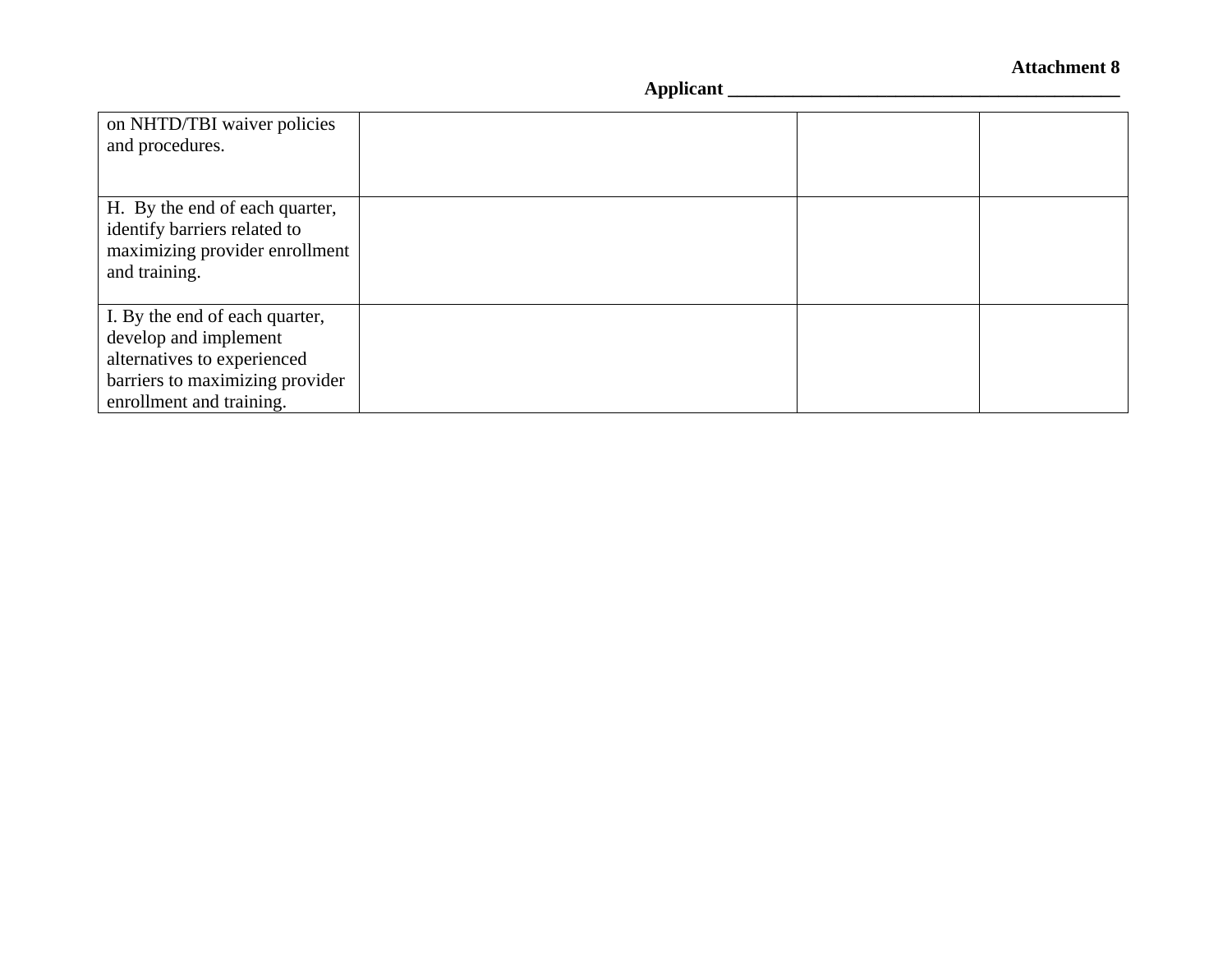| Goal 5: Maximize waiver participant enrollment and service<br>provision while ensuring their health and welfare. |                                              | <b>Measures of Effectiveness:</b>                                                                                                                                              |                                                                                                         |                                 |  |
|------------------------------------------------------------------------------------------------------------------|----------------------------------------------|--------------------------------------------------------------------------------------------------------------------------------------------------------------------------------|---------------------------------------------------------------------------------------------------------|---------------------------------|--|
|                                                                                                                  |                                              | appointment                                                                                                                                                                    | % referrals contacted within 2 weeks to set an intake                                                   |                                 |  |
|                                                                                                                  |                                              | made within 14 calendar days                                                                                                                                                   | % of Application Packets where a determination has been                                                 |                                 |  |
|                                                                                                                  |                                              | % of participants who met all waiver eligibility requirements<br>at all times                                                                                                  |                                                                                                         |                                 |  |
|                                                                                                                  |                                              |                                                                                                                                                                                | # of days where regional cost neutrality has been met                                                   |                                 |  |
|                                                                                                                  |                                              |                                                                                                                                                                                | % of Service Plans that are done prior to effective date                                                |                                 |  |
|                                                                                                                  |                                              | timeframes                                                                                                                                                                     | % of Notice of Decisions that are issued within required                                                |                                 |  |
|                                                                                                                  |                                              | # of barriers identified                                                                                                                                                       |                                                                                                         |                                 |  |
|                                                                                                                  |                                              | # of alternative strategies identified, to address each barrier                                                                                                                |                                                                                                         |                                 |  |
|                                                                                                                  |                                              | % of new Serious Reportable Incidents responded to within<br>established timeframes<br>% of ongoing Serious Reportable Incidents responded to<br>within established timeframes |                                                                                                         |                                 |  |
|                                                                                                                  |                                              |                                                                                                                                                                                |                                                                                                         |                                 |  |
|                                                                                                                  |                                              |                                                                                                                                                                                | TBI ONLY: % of ongoing complaints received via BIANYS<br>are responded to within established timeframes |                                 |  |
| <b>Objectives</b>                                                                                                | <b>Activities Planned to Meet Objectives</b> |                                                                                                                                                                                | <b>Staff/Partnership</b><br>Member(s)<br><b>Responsible</b>                                             | Completed by:<br>(month & year) |  |
| A. Within 2 weeks of a referral,<br>contact all potential applicants<br>to set an intake appointment.            |                                              |                                                                                                                                                                                |                                                                                                         |                                 |  |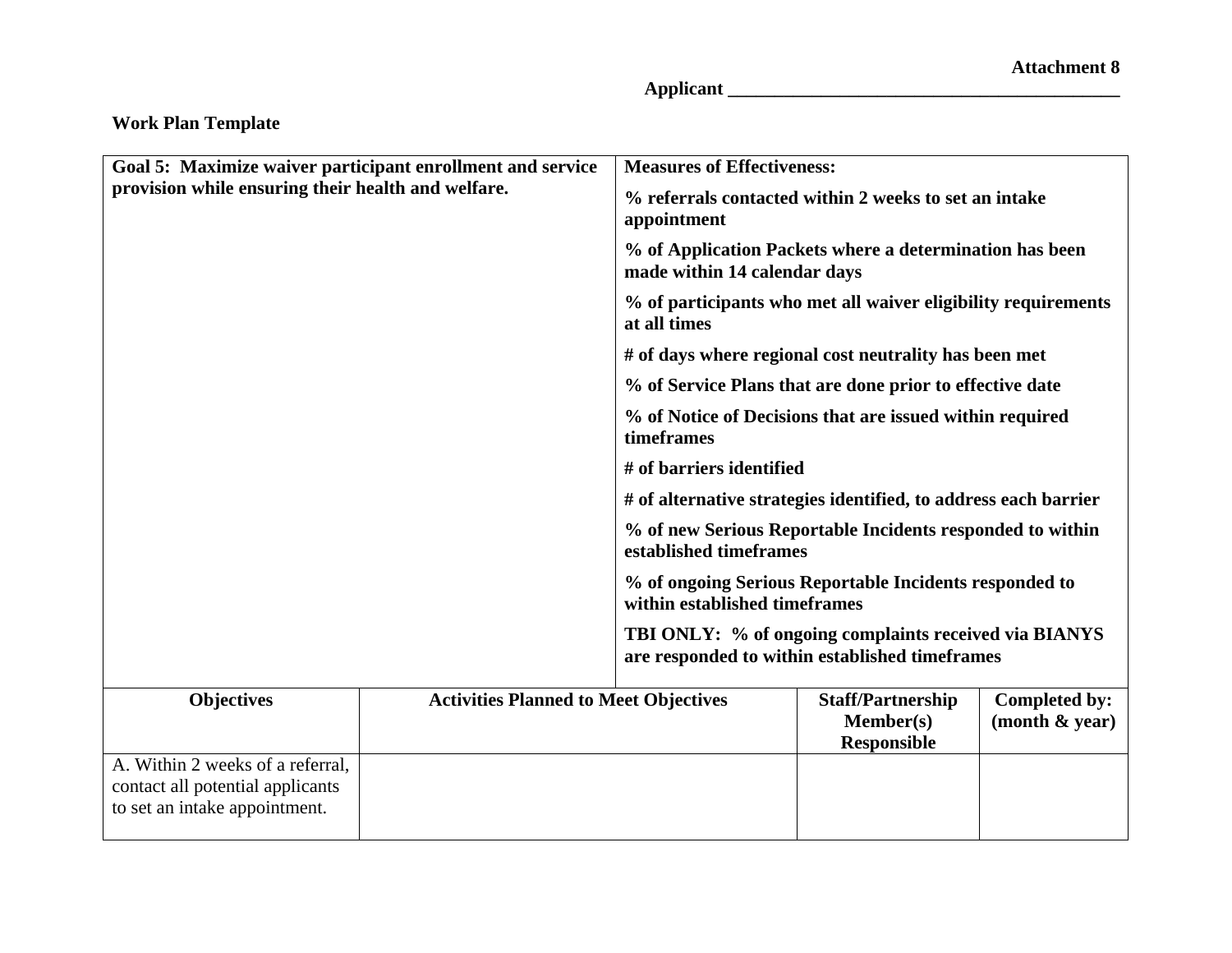| B. Within 14 calendar days of<br>receiving a completed<br>Application Packet, a<br>determination is made<br>regarding waiver enrollment.                      |  |  |
|---------------------------------------------------------------------------------------------------------------------------------------------------------------|--|--|
| C. Ongoing, ensure that all<br>participants meet eligibility<br>requirements at all times.                                                                    |  |  |
| D. On a daily basis, maintain<br>cost neutrality for participants<br>in the region.                                                                           |  |  |
| E. Ongoing, ensure that all<br>participant Service Plans are<br>established, updated, and<br>approved within DOH<br>established timeframes and<br>guidelines. |  |  |
| F. Ongoing, ensure that all<br>Notice of Decisions are issued<br>within required timeframes<br>established in the Program<br>Manuals.                         |  |  |
| G. By the end of each quarter,<br>identify barriers related to<br>maximizing participant<br>enrollment and service<br>provision.                              |  |  |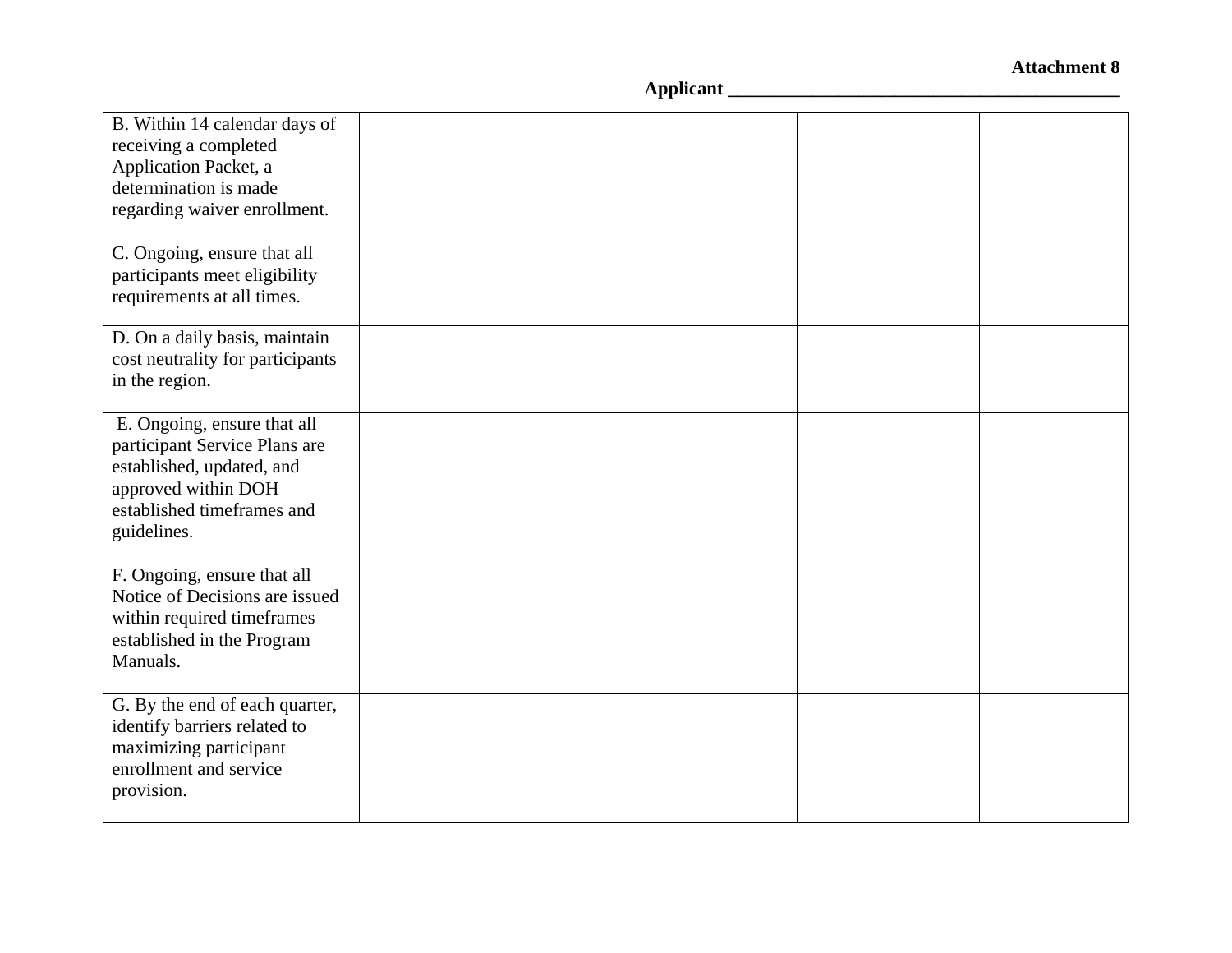| H. By the end of each quarter,<br>identify and implement |  |  |
|----------------------------------------------------------|--|--|
| alternatives to experienced                              |  |  |
| barriers to maximize                                     |  |  |
| participant enrollment.                                  |  |  |
|                                                          |  |  |
| I. By the end of each quarter,                           |  |  |
| identify and implement                                   |  |  |
| strategies to insure that services                       |  |  |
| identified in the approved                               |  |  |
| service plan are delivered                               |  |  |
| according to established                                 |  |  |
| frequency and duration.                                  |  |  |
|                                                          |  |  |
| J. Ongoing, ensure that all                              |  |  |
| Serious Reportable Incident                              |  |  |
| reports are maintained and                               |  |  |
| responded to within DOH                                  |  |  |
| established timeframes and                               |  |  |
| guidelines.                                              |  |  |
|                                                          |  |  |
| <b>TBI ONLY:</b> K. Ensure that all                      |  |  |
| Complaints received through                              |  |  |
| <b>BIANYS</b> are documented and                         |  |  |
| addressed within DOH                                     |  |  |
| established timeframes and                               |  |  |
| guidelines. Information is to be                         |  |  |
| tracked and analyzed for trends                          |  |  |
| and systemic issues.                                     |  |  |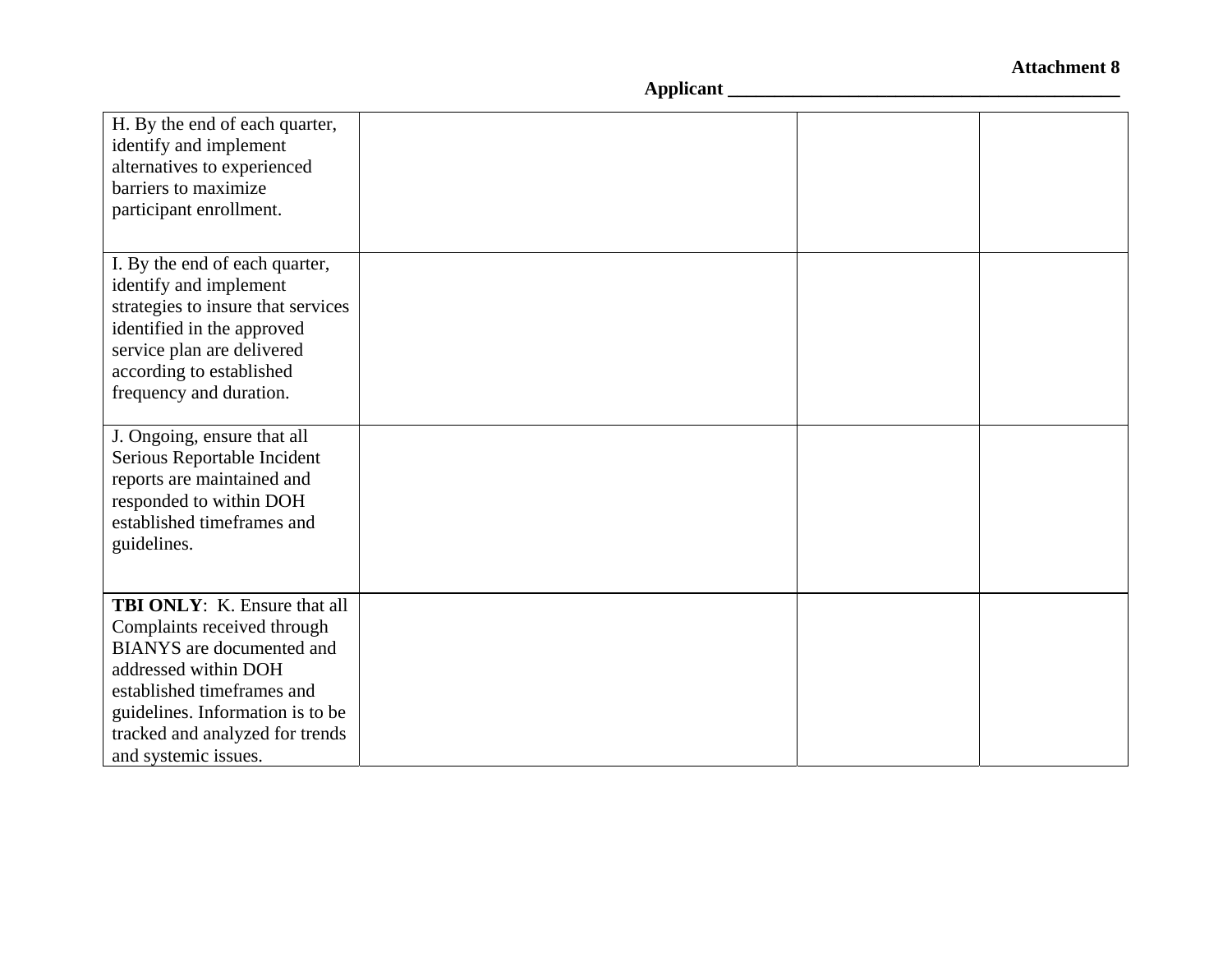| Goal 6: Build and maintain collaborative relationships with<br>regionally based stake holders, including LDSS staff, other<br>local government entities, and health, human service agencies,<br>and providers to support and promote referral of eligible<br>individuals to the NHTD/TBI waivers. |                                       | <b>Measures of Effectiveness:</b><br># of departments contacted within each LDSS<br># and type of regionally based stakeholders contacted<br># and type of local government entities<br># of barriers identified<br># of alternatives, per barrier identified<br># of alternatives that were successful, per barrier identified |                   |                        |
|---------------------------------------------------------------------------------------------------------------------------------------------------------------------------------------------------------------------------------------------------------------------------------------------------|---------------------------------------|---------------------------------------------------------------------------------------------------------------------------------------------------------------------------------------------------------------------------------------------------------------------------------------------------------------------------------|-------------------|------------------------|
| <b>Ohiectives</b>                                                                                                                                                                                                                                                                                 | Activities Planned to Meet Objectives |                                                                                                                                                                                                                                                                                                                                 | Staff/Partnershin | $Completed$ hy $\cdot$ |

| <b>Objectives</b>                                                                                                                                   | <b>Activities Planned to Meet Objectives</b> | <b>Staff/Partnership</b><br><b>Member(s)</b><br><b>Responsible</b> | <b>Completed by:</b><br>(month & year) |
|-----------------------------------------------------------------------------------------------------------------------------------------------------|----------------------------------------------|--------------------------------------------------------------------|----------------------------------------|
| A. By the end of the first<br>quarter, develop a collaborative<br>relationship with various<br>departments within all LDSS in                       |                                              |                                                                    |                                        |
| each county in the region.                                                                                                                          |                                              |                                                                    |                                        |
| B. By the end of the second<br>quarter, identify, build and<br>maintain collaborative<br>relationships with other<br>regionally based stakeholders. |                                              |                                                                    |                                        |
| C. By the end of the second<br>quarter, identify, build and<br>maintain collaborative<br>relationships with other local<br>government entities.     |                                              |                                                                    |                                        |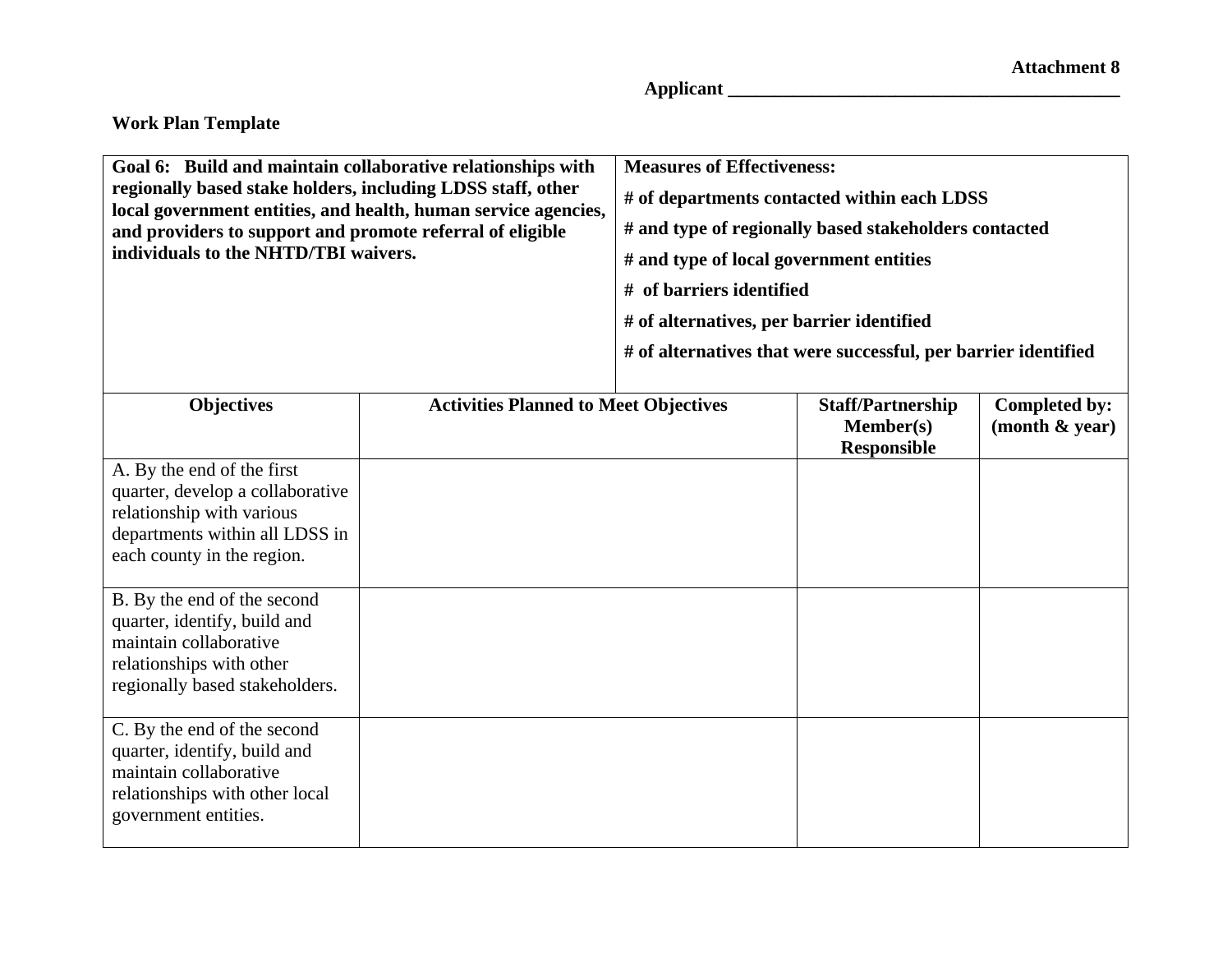| D. By the end of each quarter,<br>identify barriers related to<br>developing collaborative<br>relationships with various<br>stakeholders.        |  |  |
|--------------------------------------------------------------------------------------------------------------------------------------------------|--|--|
| E. By the end of each quarter,<br>develop and implement<br>alternatives to experienced<br>barriers to developing<br>collaborative relationships. |  |  |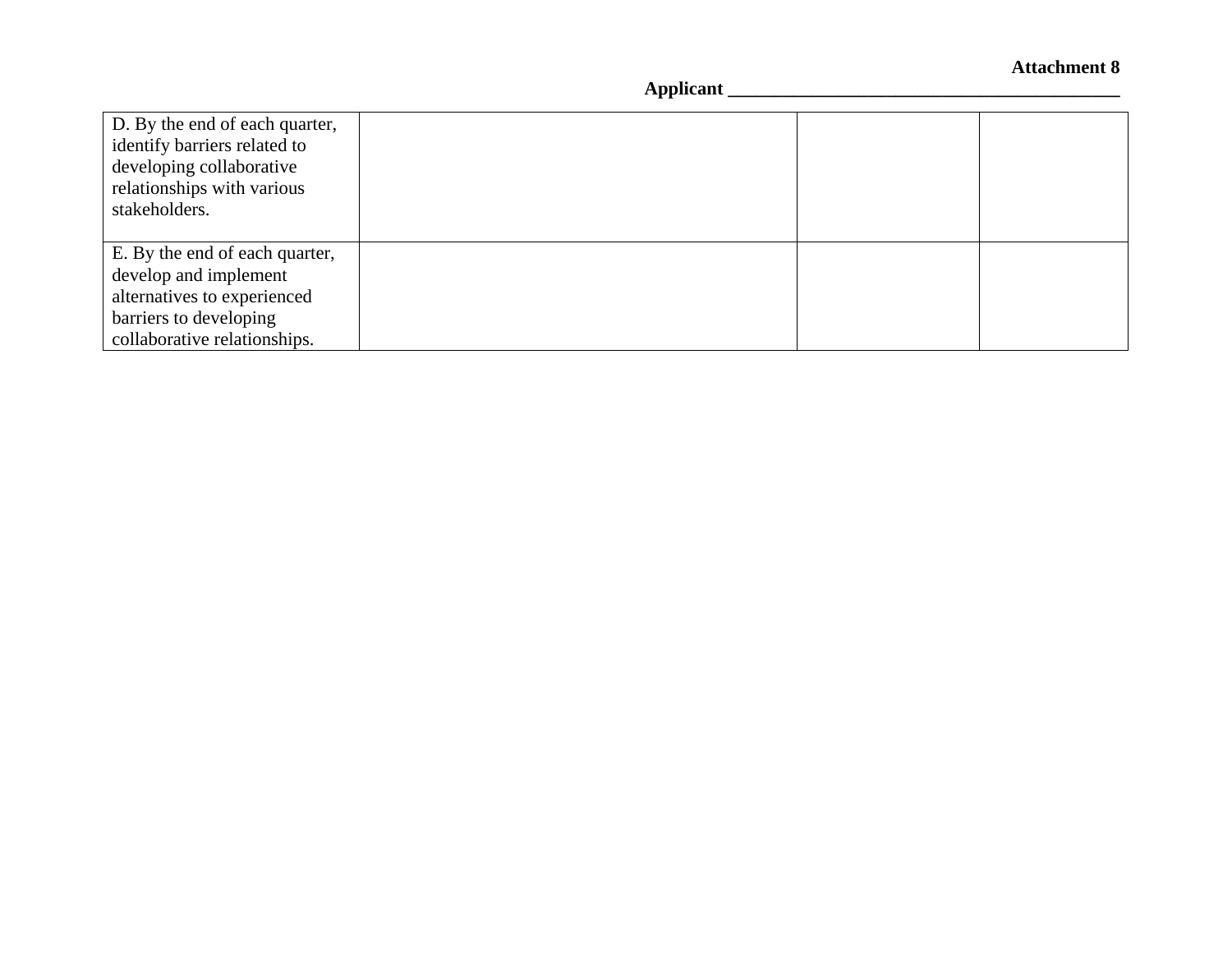| Goal 7: TBI ONLY: Maximize waiver participant<br>enrollment and service provision while facilitating safe and<br>secure housing.                             |                                              | <b>Measures of Effectiveness:</b><br>% of participants who are able to secure housing<br>% of participants who receive support with housing expenses<br>including security, utilities, household goods<br>% of funding requests that are successfully transmitted and<br>completed within required dates |                                                                    |                                    |
|--------------------------------------------------------------------------------------------------------------------------------------------------------------|----------------------------------------------|----------------------------------------------------------------------------------------------------------------------------------------------------------------------------------------------------------------------------------------------------------------------------------------------------------|--------------------------------------------------------------------|------------------------------------|
| <b>Objectives</b>                                                                                                                                            | <b>Activities Planned to Meet Objectives</b> |                                                                                                                                                                                                                                                                                                          | <b>Staff/Partnership</b><br><b>Member(s)</b><br><b>Responsible</b> | Completed by:<br>(month $\&$ year) |
| A. Facilitate housing location<br>for participants in need of new<br>housing alternatives.                                                                   |                                              |                                                                                                                                                                                                                                                                                                          |                                                                    |                                    |
| B. Review the required<br>documentation to establish<br>eligibility for housing subsidy.                                                                     |                                              |                                                                                                                                                                                                                                                                                                          |                                                                    |                                    |
| C. Ongoing, provide oversight<br>that ensures all housing is safe<br>and meets inspection criteria.                                                          |                                              |                                                                                                                                                                                                                                                                                                          |                                                                    |                                    |
| D. Maintain regional housing<br>budgets and ensure sufficient<br>documentation to support<br>requirements established by the<br>TBI housing subsidy program. |                                              |                                                                                                                                                                                                                                                                                                          |                                                                    |                                    |